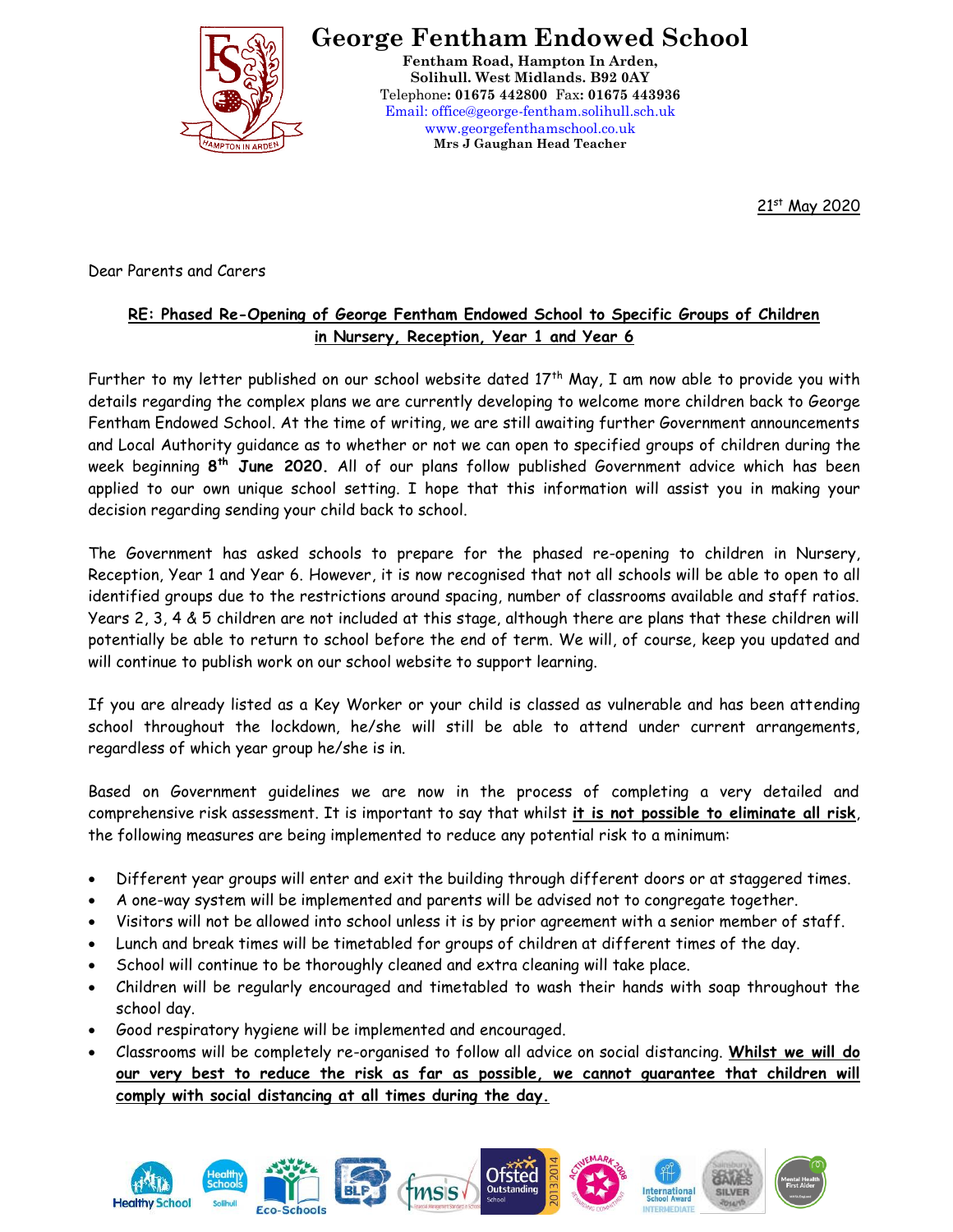

**George Fentham Endowed School Fentham Road, Hampton In Arden, Solihull. West Midlands. B92 0AY** Telephone**: 01675 442800** Fax**: 01675 443936** Email: office@george-fentham.solihull.sch.uk www.georgefenthamschool.co.uk **Mrs J Gaughan Head Teacher**

- Wherever possible desks will be spaced 2 metres apart, but this will depend on the available space in each classroom and the number of children attending.
- Where children are working at individual desks, they will have their own resources e.g. pencil, ruler, pens so that there is no need for equipment to be shared.
- Resources will not be shared between school and home e.g. reading books.
- Where possible the outdoor areas will be used regularly by small groups of children.
- Resources that the children will be able to use will be strictly limited and those that are used will be cleaned at the end of the day. All soft furnishings, including soft toys, will be removed.
- Movement around school for all children will be limited.
- Class sizes will not exceed 15 children per class.
- Each year group will be organised into two "pods". Each pod will have a designated classroom and a Teacher or Teaching Assistant. **Please note that this might not be their previous classroom or their previous Teacher or Teaching Assistant.**
- Children within each pod will not mix with children from any other pods and, as much as possible, will only have contact with the adult allocated to their pod. However, some staffing changes may need to be made based on staff availability and timetabling challenges.
- Our curriculum will be designed to support children back into school routines and classroom learning and will initially focus on ensuring the children feel safe and anxiety free. We will not be teaching our normal planned summer term curriculum.
- Whilst there is currently no requirement for staff to wear PPE, we will have equipment available for staff if a child becomes ill or requires first aid.

As you can see there are many things to consider to ensure the safety and welfare of children and staff as we move into this next phase. Guidance and advice is updated on a daily basis and we anticipate this will continue over the next few weeks. Our plans, therefore, will be kept under review and modified in light of this.

We recognise that some families will be eager for their children to return to school. For others it will be essential in order for parents and carers to return to work. Other families may not be able to or may choose not to send their children into school for a variety of reasons. Please note that if your child is clinically vulnerable or clinically extremely vulnerable or lives with someone who falls in to these groups, medical advice must be sought and followed at all times. Please contact the school office if you would like to discuss this further. We respect the needs and wishes of all of our families but please be assured that the safety and well-being of all of our children and staff is our absolute priority as we continue to develop our plans.

## **Please note, we have been informed that there will be no attendance fines or penalty notices if you decide that you do not wish to send your child to school next half term.**

To help us with the next stage of our planning we would like to gauge numbers. Could I therefore ask parents of Nursery, Reception, Year 1 and Year 6 to complete the feedback form on our school website.